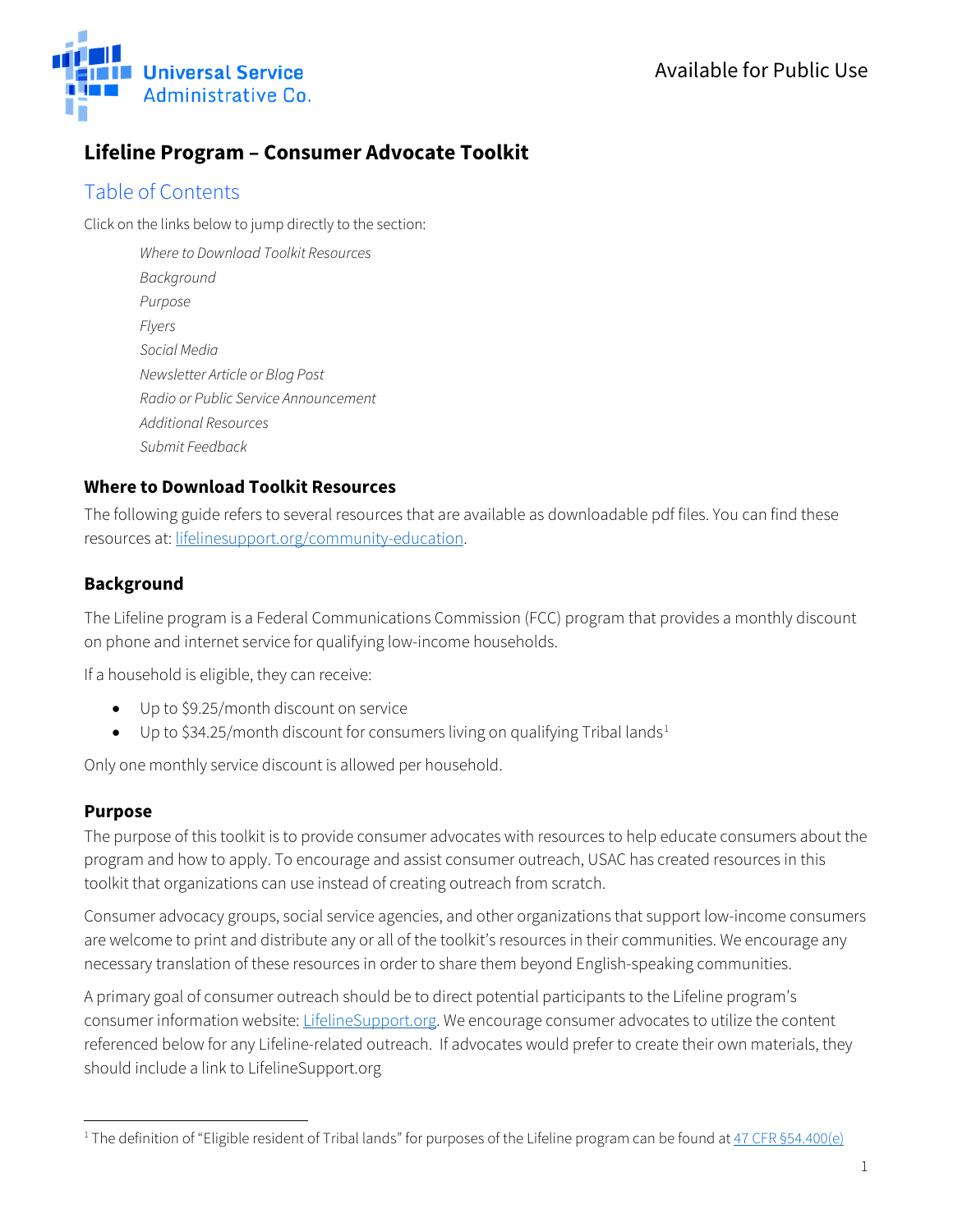

## **Flyers**

Download pdf files for Lifeline's 1-page flyers at[: lifelinesupport.org/community-education/](https://www.lifelinesupport.org/community-education/)

Print or electronically distribute the handouts below in your community.

- [How to Apply \(English\)](https://www.lifelinesupport.org/wp-content/uploads/documents/community-education/Lifeline-How-to-Apply.pdf)
- [How to Apply \(Spanish\)](https://www.lifelinesupport.org/wp-content/uploads/documents/community-education/Lifeline_SP_How-to-Apply.pdf)
- [Manage Your Benefit \(English\)](https://www.lifelinesupport.org/wp-content/uploads/documents/community-education/Lifeline-Manage-Your-Benefit.pdf)
- [Manage Your Benefit \(Spanish\)](https://www.lifelinesupport.org/wp-content/uploads/documents/community-education/Lifeline_SP_Manage-Benefit.pdf)
- [Tribal Flyer](https://www.lifelinesupport.org/wp-content/uploads/documents/community-education/Tribal-Flyer.pdf)

## <span id="page-1-0"></span>**Social Media**

Use the sample social media messages below to increase awareness about the Lifeline program. We encourage you to adapt the language to your organization's tone and audience as appropriate.

Note: While USAC does not have social media accounts, please be sure that you have tagged the FCC correctly on [Facebook,](https://www.facebook.com/FCC/) [Twitter,](https://twitter.com/FCC?ref_src=twsrc%5Egoogle%7Ctwcamp%5Eserp%7Ctwgr%5Eauthor) or [Instagram.](https://www.instagram.com/fcc/?hl=en)

#### **Sample Language:**

The Lifeline program is an @FCC program that provides discounts on phone or internet service for qualified households.

Visi[t LifelineSupport.org](https://www.lifelinesupport.org/) to learn more about the discounts, eligibility, and how to apply.

---

You might qualify for an @FCC program that offers discounts of up to a \$9.25 per month off your phone or internet service. An enhanced Tribal benefit is also available.

See if you're eligible at **LifelineSupport.org**.

---

Access to affordable phone and internet service is a vital resource to make sure you can stay connected to loved ones, healthcare, and workforce opportunities. The Lifeline program is an @FCC program that helps increase access to these services by offering a monthly discount of up to \$9.25 off your phone or internet service.

Visi[t LifelineSupport.org](https://www.lifelinesupport.org/) to learn more about how to get Lifeline.

---

You, a family member, or friend may be eligible for a discount off your monthly phone or Internet service. Learn more about the Lifeline program at [LifelineSupport.org.](https://www.lifelinesupport.org/)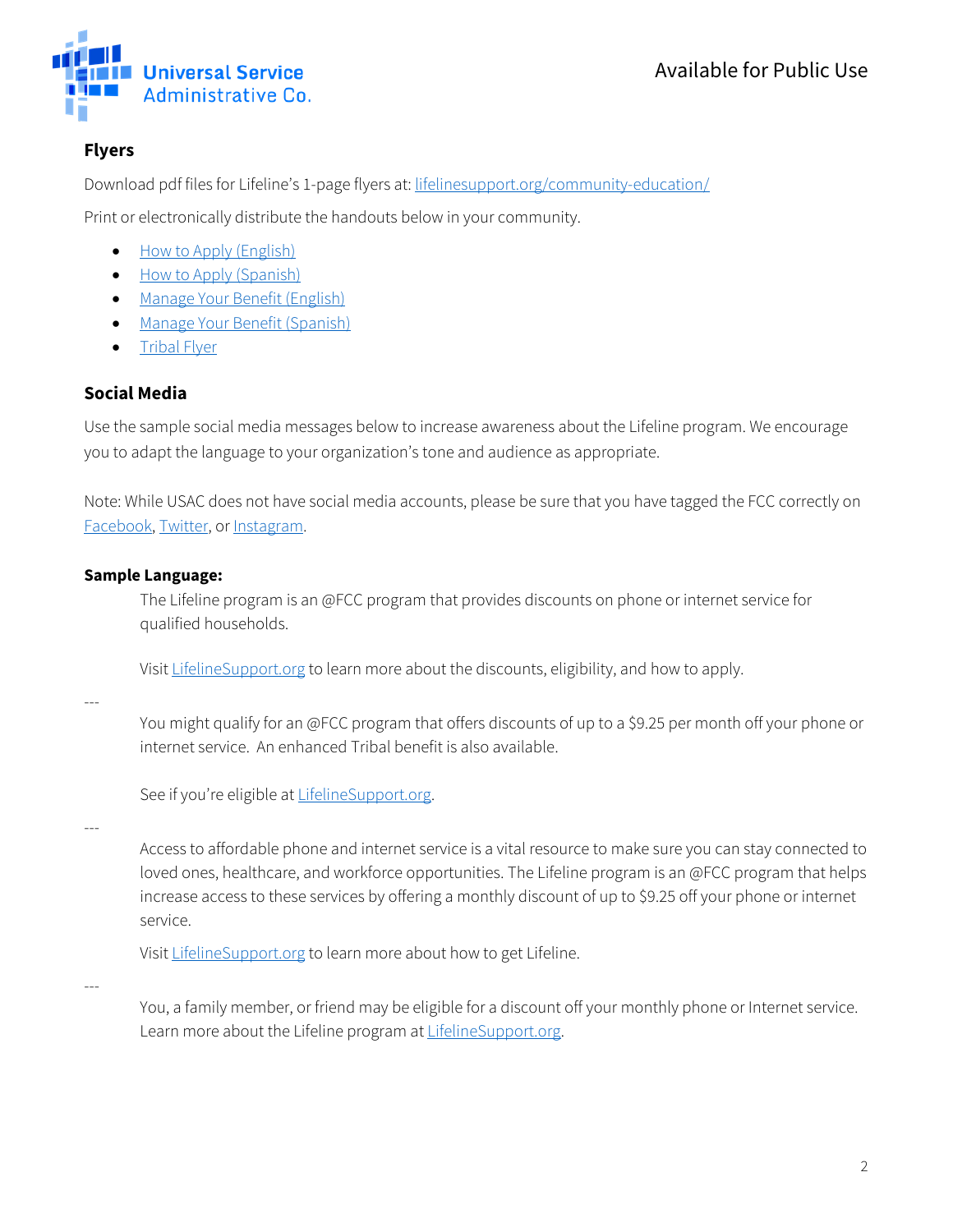

## <span id="page-2-0"></span>**Newsletter Article or Blog Post**

Educate your audience about the Lifeline program with an informational article, blog post, or e-blast.

**Title**: Get Discounted Phone or Internet Service with Lifeline

Access to affordable voice and internet service is vital to stay connected in today's world. People need these services to connect with healthcare providers, potential employers, educational programs, and loved ones. Affordable service remains a challenge for many low-income consumers. The federal Lifeline program helps close the gap for these consumers by offering a monthly discount of up to \$9.25, or up to \$34.25 for those on Tribal lands, towards a qualified household's phone or internet service. A household is a group of people who share income and expenses. Consumers who live with another person already receiving the Lifeline benefit may still be eligible for the discount if they do not share income and expenses with that person.

Households with income at or below 135% of the federal poverty guidelines are eligible for the Lifeline program. Consumers enrolled in a government assistance program, such as Supplemental Nutrition Assistance Program (SNAP), Medicaid, Federal Public Housing, Veterans Pension or Survivor's Benefit may qualify for Lifeline as well.

Consumers have several options to apply. They may visit [a Lifeline phone or internet company](https://data.usac.org/publicreports/CompaniesNearMe/Download/Report) in their area. Consumers also have the option to submit a[n online application](https://www.checklifeline.org/lifeline?id=nv_consumer_login&ln=RW5nbGlzaA%3D%3D) or mail in a [paper application](https://www.lifelinesupport.org/wp-content/uploads/lifeline/documents/LI_Application_NVstates.pdf) to the Lifeline Support Center.

USAC's Lifeline Support Center serves as a resource for prospective and current Lifeline participants. Consumers may submit questions via email to [LifelineSupport@usac.org,](mailto:LifelineSupport@usac.org) or by calling (800) 234-9473. More information is available on our website [www.LifelineSupport.org.](http://www.lifelinesupport.org/)

*The Lifeline Program is one of four programs administered by the Universal Service Administrative Company (USAC), under the policy guidance of the Federal Communications Commission (FCC).*

## <span id="page-2-1"></span>**Radio or Public Service Announcement**

Educate your audience about the Lifeline program with a radio ad or public service announcement.

**Title**: Public Service Announcement; low-income consumers may qualify for a federal discount on phone and internet service.

#### **30 Seconds - 71 Words**

Have you heard about the federal Lifeline Program? Lifeline lowers the cost of phone or internet service. Eligible consumers can get up to nine dollars and twenty-five cents off the cost of phone, internet, or bundled services.

You may be eligible to get Lifeline based on your income or participation in a government assistance program, such as SNAP or Medicaid.

Visit Lifeline Support [dot] org for more information or call 800-234-9473.